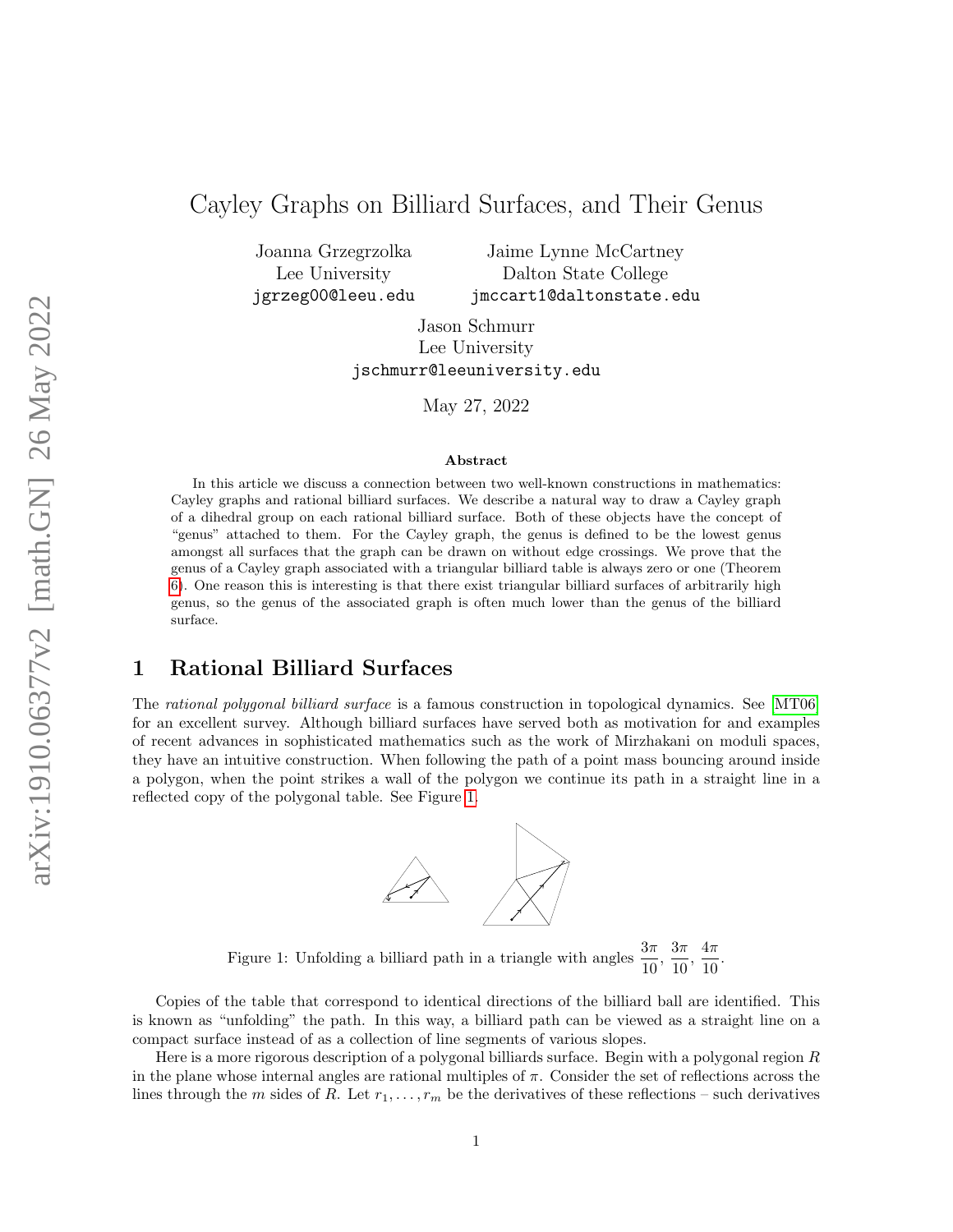are reflections across lines through the origin. These derivatives generate a group  $\Gamma$  under composition that consists of reflections across the origin (compositions of odd numbers of reflections) and rotations about the origin (compositions of even numbers of reflections). Suppose that the internal angles of R are  $\alpha_1, \ldots, \alpha_n$ , where  $\alpha_i = \frac{p_i \pi}{n_i}$  $\frac{n_i^n}{n}$  and  $n, p_1, \ldots, p_m \in \mathbb{Z}$ . Further, suppose that n is the "least common" denominator" in the sense that  $gcd(n, p_1, \ldots, p_m) = 1$ . It can be shown that in fact  $\Gamma$  is  $D_n$ , the dihedral group of order 2n .

Next, we consider the set  $S = {\sigma R : \sigma \in \Gamma}$  of the 2n copies of R transformed by elements of Γ. We construct the rational billiards surface for  $R$  by "gluing" two copies together along a side if one copy can be seen as a mirror image of the other, reflected across that side. Specifically, for each  $\sigma_j \in \Gamma$  and each  $r_i$ , we glue together  $\sigma_j r_i R$  and  $\sigma_j R$  along the "shared side". This is because, if  $e_i$  is the side of R corresponding to  $r_i$  then reflection across  $\sigma(e_i)$  is equivalent to  $\sigma r_i \sigma^{-1}$ , and so the reflection across  $\sigma(e_i)$  of  $\sigma(R)$  is  $\sigma r_i \sigma^{-1}(\sigma R) = \sigma r_i R$ .

The result is a closed flat surface known as a *translation surface* since, viewed as complex manifold with flat structure, its change-of-coordinate maps (away from a finite number of singular points located at the corners of the copies of  $R$ ) are Euclidean translations.

In this paper we will focus on billiard surfaces arising from rational triangles. Let  $T(p_1, p_2, p_3)$ denote a rational triangle with internal angles  $\alpha_i = \frac{p_i \pi}{n}$  $\frac{n}{n}$ , where  $n = p_1 + p_2 + p_3$  and  $gcd(p_1, p_2, p_3) = 1$ . Let  $X(p_1, p_2, p_3)$  denote the billiard surface arising from billiards in  $T(p_1, p_2, p_3)$ . See Figure [2](#page-1-0) for a diagram of  $X(3, 3, 4)$ . The numerical labels indicate side identifications. This construction has been described as far back as 1936 by Fox and Kershner in [\[FK36\]](#page-10-1).



<span id="page-1-0"></span>Figure 2: The billiard surface  $X(3,3,4)$ .

3 3 4 5 5 6 6 7 7 8 8 9 9 10 10 11 11

<span id="page-1-1"></span>Figure 3: The graph  $G(3,3,4)$  drawn on  $X(3,3,4)$ .

## 2 Cayley Graphs on Billiard Surfaces

### 2.1 Drawing the Graph

Next, we will make a connection between billiard surfaces and graphs. We draw a graph  $G(p_1, p_2, p_3)$ on a triangular billiard surface  $X(p_1, p_2, p_3)$  by drawing a vertex in the center of each triangle and connecting two vertices with an edge if and only if the vertices lie inside triangles which share a side. See Figure [3.](#page-1-1) Because each copy of  $T(p_1, p_2, p_3)$  in  $X(p_1, p_2, p_3)$  is associated with a unique element of  $D_n$ , we can identify the vertices of the graph with elements of  $D_n$ . We choose one initial copy of  $T(p_1, p_2, p_3)$  and denote it eT, where e denotes the identity element of  $D_n$ . Let a, b, and c denote reflections across lines parallel to sides opposite  $\alpha_1$ ,  $\alpha_2$ , and  $\alpha_3$ , respectively. See Figure [4.](#page-2-0) Then the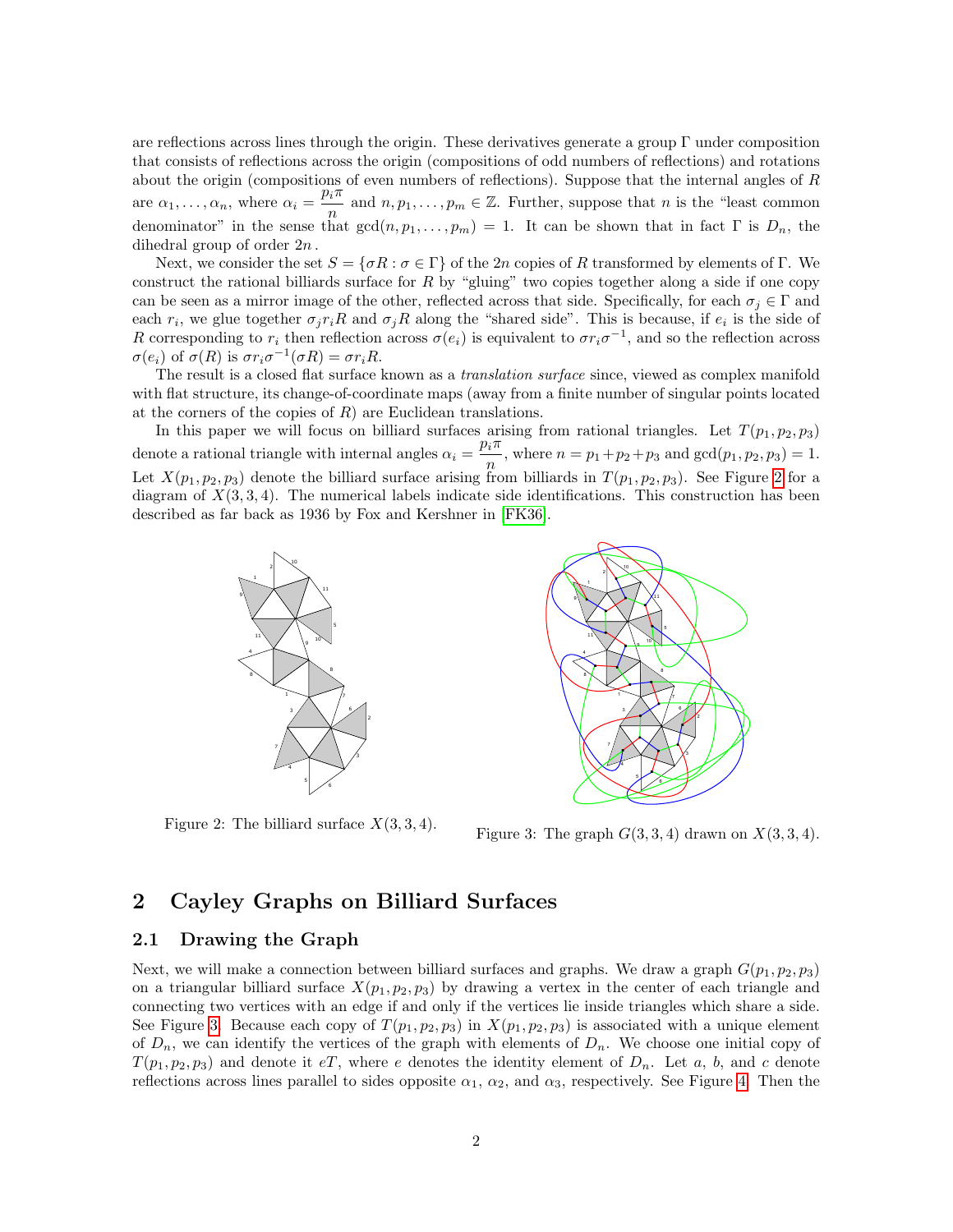triangle  $eT$  is adjacent to triangles  $aT$ ,  $bT$ , and  $cT$ , so we have edges connecting the vertex  $e$  to the vertices a, b, and c. Observe that if  $\sigma \in D_n$  then the reflection of  $\sigma T$  across the side of  $\sigma T$  opposite the  $\alpha_1$  angle of  $\sigma T$  is  $\sigma a \sigma^{-1}(\sigma T) = \sigma aT$ . This works the same way for the other two sides of the triangle. Hence, in  $G(p_1, p_2, p_3)$ , the vertex  $\sigma$  is connected by edges to  $\sigma a$ ,  $\sigma b$ , and  $\sigma c$ .

In fact this graph is an example of a *Cayley graph*. We shall review the necessary background for Cayley graphs in the next section.

### 2.2 Notation and Basic Formulas



<span id="page-2-0"></span>Figure 4: The reflections that generate  $Cay({a, b, c}, D_n)$ .

We write  $Rot(\theta)$  to denote Euclidean rotation about the origin by  $\theta$  and  $Ref(\theta)$  to denote reflection across the line through the origin that makes an angle of  $\theta$  with the positive horizontal axis. Then the following formulas hold:

$$
Ref(\theta_1)Ref(\theta_2) = Rot(2[\theta_1 - \theta_2])
$$

$$
Ref(\theta_1)Rot(\theta_2) = Ref\left(\theta_1 - \frac{1}{2}\theta_2\right)
$$

$$
Rot(\theta_1)Ref(\theta_2) = Ref\left(\theta_2 + \frac{1}{2}\theta_1\right)
$$

Remark 1 Suppose that our triangle is as in Figure [4,](#page-2-0) oriented so that the base of the triangle is parallel to the horizontal axis. It follows from the elementary properties of Euclidean reflections and Euclidean rotations listed above that:

- 1. ab is rotation by  $2\alpha_3$
- 2. ac is rotation by  $-2\alpha_2$
- 3. aba is reflection across a line making angle  $\alpha_3$  with the positive horizontal axis.

**Remark 2** There is a correspondence between closed billiard paths on  $T(p_1, p_2, p_3)$ , cylinders on  $X(p_1, p_2, p_3)$  and circuits in  $G(p_1, p_2, p_3)$ . Specifically, every infinite family of parallel equal-length closed billiard paths in  $T(p_1, p_2, p_3)$  unfolds to a cylinder on  $X(p_1, p_2, p_3)$ . The sequence of sides of T struck by each path in this family determines a sequence of reflections in  $\Gamma(p_1, p_2, p_3)$ , which form a closed circuit in  $G(p_1, p_2, p_3)$ .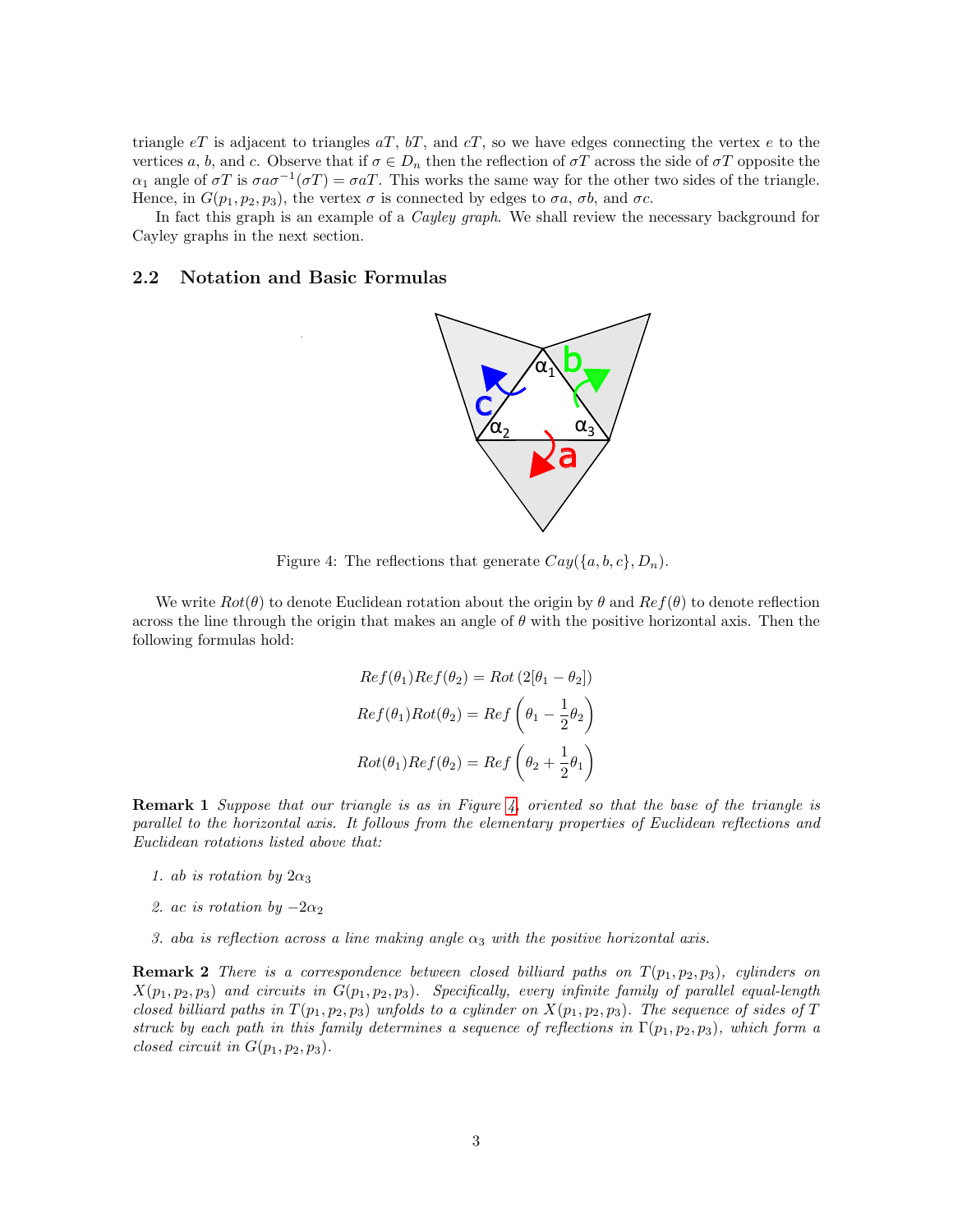For example, every right triangle has an infinite family of billiard paths consisting of striking four walls each; this corresponds to the closed circuit *abcb* in the corresponding Cayley graph (see Lemma [2\)](#page-6-0). Similarly, the length six circuit identified in Theorem [6](#page-9-0) corresponds to the family of doubles of the well-known "Fagnano orbit" that exists as a closed billiard path in any acute triangle.

See Figure [2](#page-1-0) and Figure [3](#page-1-1) for an example of a billiard surface and its accompanying Cayley graph. Although the genus of  $X(3, 3, 4)$  is four, we shall show that the genus of  $G(3, 3, 4)$  is zero.

### 3 Graph Theory Background

### 3.1 Cayley Graphs

Let Γ be group. We say that a subset  $S = \{g_1, g_2, ..., g_n\}$  of Γ is a *generating set* for Γ if every element of Γ can be expressed as a product of elements of S (and their inverses). We do not require S to be minimal – that is, we do not exclude the possibility that a proper subset of  $S$  may also be a generating set of Γ. The Cayley graph Cay(S,Γ) of a group Γ with generating set  $\{g_1, g_2, \ldots, g_n\}$  is a graph whose vertices are the elements of  $\Gamma$ , and whose edges represent multiplication by an element of the generating set. We draw an edge from x to y if  $y = xg_i$  for some generator  $g_i$ . For example, in Figure [5](#page-3-0) we see a drawing of the Cayley graph  $Cay({a, b, c}, B_3)$ , where  $D_n$  is the dihedral group with  $2n$ elements, and  $\{a, b, c\}$  is the set of the three reflection elements in  $D_3$ . In graph theory, this graph is known as the *complete bipartite graph*  $K_{3,3}$ . A graph is *bipartite* if its vertex set can be partitioned into two subsets  $V_1$  and  $V_2$  such that each element of  $V_1$  is adjacent only to elements of  $V_2$ . Note that in general a Cayley graph is a directed graph. However, because the generating elements we use in this paper all have order 2, we replace the pairs of oppositely directed edges with single undirected edges to form an undirected graph.



<span id="page-3-0"></span>Figure 5: The Cayley graph for the  $(1,1,1)$  triangle is isomorphic to  $K_{3,3}$ .

#### 3.2 Graph Genus and Graph Rotations

**Definition 1** The genus of a graph is the smallest non-negative integer g such that the graph can be drawn on a surface of genus g.

A graph of genus zero is called planar. A classic theorem which can aid in computing graph genus is Kuratowksi's Theorem, which uses the concept of a subdivision of a graph. A subdivision of a graph  $G$  is a graph obtained from  $G$  by adding vertices of order 2 to some of the edges of  $G$ . See Figure [9](#page-8-0) for an example of a graph which is a subdivision of  $K_{3,3}$ .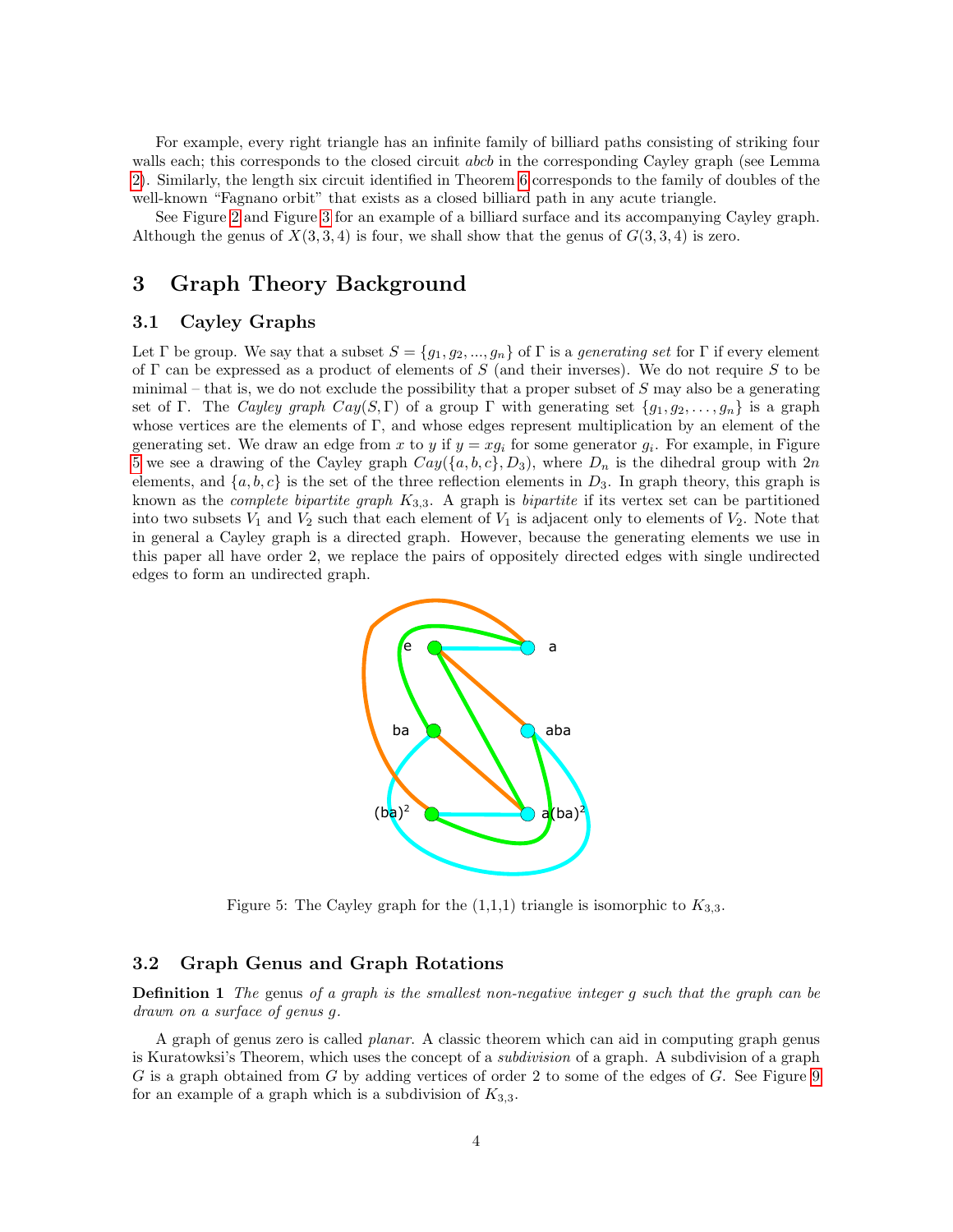**Theorem 3** (Kuratowski) A graph G is not planar if and only if G contains a subgraph that is a subdivision of either the complete graph  $K_5$  or of the complete bipartite graph  $K_{3,3}$ .

Another tool for computing the genus of a graph is the concept of a *graph rotation*. The following definitions are from [\[HR03\]](#page-10-2). A *rotation of a vertex* is an ordered cyclic listing of the vertices adjacent to that vertex. A graph rotation consists of rotations of each vertex of the graph. This term is not to be confused with the concept of a Euclidean rotation of the plane.

A *circuit* of a graph is a sequence of vertices  $v_i$  and edges  $E_i$  of the form  $v_0E_1v_1E_2v_2...E_nv_n$  such that  $v_0 = v_n$  and such that for each i,  $E_i$  connects  $v_{i-1}$  to  $v_i$ . We say that such a circuit has length n. We may also choose to represent a circuit by listing only the subsequence consisting of the vertices, and omitting the final vertex since it is equal to the first:  $v_0 \dots v_{n-1}$ .

**Remark 4** Observe that for any graph  $G = Cay({a, b, c}, D_n)$  where a, b, and c represent reflections:

- 1. Every circuit  $v_0E_1v_1E_2v_2...E_nv_n$  corresponds to a relation  $E_1E_2...E_n = R_0$ , where  $R_0$  is the *identity element of*  $D_n$ .
- 2. It follows from the previous observation that since each  $E_i$  is a Euclidean reflection and  $R_0$  is a Euclidean rotation, circuits in G are always of even length. From a graph theoretic perspective, this is true because G is bipartite: the reflections and Euclidean rotations form the two bipartite sets.

A graph rotation of a graph G induces a set of circuits on G such that each edge is traveled once in each direction. The circuits are obtained in the following way: the circuit which contains  $...v_i v_j$ continues as  $...v_iv_jv_k$ , where  $v_k$  is the vertex directly following  $v_i$  in the rotation of  $v_j$ . For example, consider the following rotation of  $K_{3,3}$ :

$$
v_0.v_1v_3v_5\\ v_1.v_0v_4v_2\\ v_2.v_1v_5v_3\\ v_3.v_0v_2v_4\\ v_4.v_1v_3v_5\\ v_5.v_0v_2v_4
$$

The notation  $w.v_iv_jv_k$  means that the vertex w is adjacent to exactly the vertices  $v_i, v_j, v_k$ , and that the cyclic listing of these vertices is  $v_i v_j v_k$ .

The rotation in our example induces three circuits. This includes two circuits of length four:  $v_0v_3v_2v_1$  and  $v_1v_2v_5v_4$ ; and one circuit of length eight:  $v_0v_1v_4v_3v_0v_5v_2v_3v_4v_5$ .

Let  $r(\rho)$  denote the number of circuits induced by a rotation  $\rho$  of a graph G. So in the previous example,  $r(\rho) = 3$ . We call  $\rho$  a maximal rotation of G if  $r(\rho) = \max_{\rho_i} \{r(\rho_i)\}\$  where the  $\rho_i$  vary over all possible rotations of G.

The following formula provides the connection between graph genus and graph rotations. It is related to Euler's characteristic formula, with circuits playing the role of the polygonal "faces" of the surface.

<span id="page-4-0"></span>**Theorem 5** [\[HR03\]](#page-10-2) Let G be a connected graph with p vertices and q edges, and let  $\rho$  be a maximal rotation of G. Then the genus of G is g, where  $p - q + r(\rho) = 2 - 2g$ .

As a second example, consider  $G(1,3,3)$ . See Figure [6.](#page-5-0) Here several vertices and edges are drawn twice; the reader should view identical objects as being identified. We color the "a", "b", and "c" edges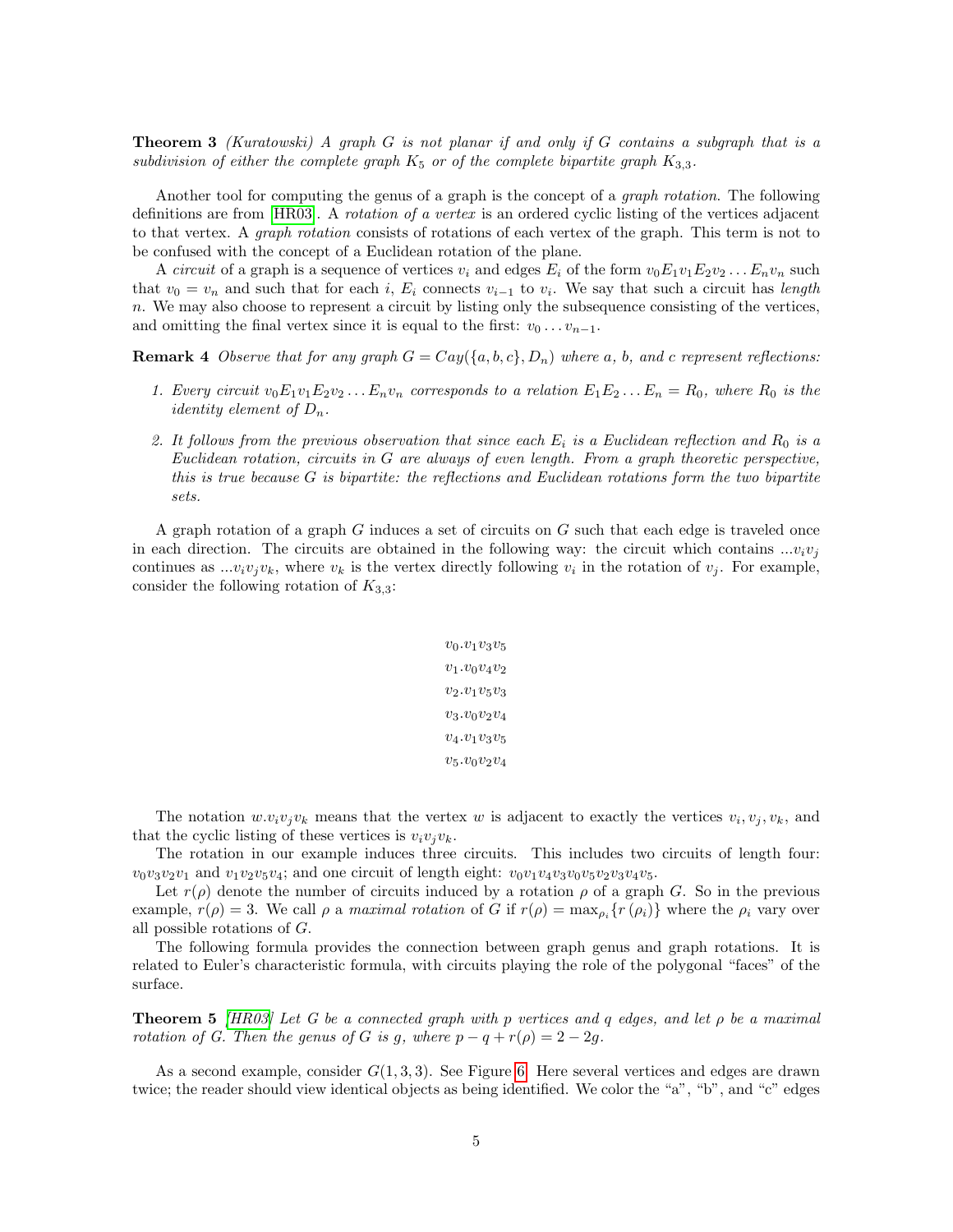red, green, and blue, respectively. To simplify graph labeling, we write  $x = ba$ . Here, we have that  $ca = ab$  and also that  $cb = abab$ . Note that, since cba is a Euclidean reflection,  $cbacba = (cba)^2 = e$ . So following edges labeled a,b,c,a,b,c in that order will yield a length 6 circuit, no matter where we start in the graph. These circuits are indicated in Figure [6](#page-5-0) by the circular arrows within each hexagon. Observe that each edge in  $G(1, 3, 3)$  is traversed exactly twice by these circuits – once in each direction.

Next, consider Figure [7,](#page-6-1) wherein we have taken the graph in Figure [6](#page-5-0) and redrawn it slightly so that the outer boundary forms a larger hexagon whose opposite sides are identified. Since it is well-known that identifying opposite sides of a hexagon creates a genus 1 surface, we see that  $G(1,3,3)$  has genus at most 1.



<span id="page-5-0"></span>Figure 6: G(1,3,3), with "a" "b" and "c" edges colored red, green and blue respectively. Some edges and vertices are drawn twice. Circuits are indicated with circular arrows. We define  $x = ba$ .

## 4 Results

The goal of this section is Theorem [6,](#page-9-0) which states that the genus of  $G(p_1, p_2, p_3)$  is always zero or one. This result is in contrast to the fact that the surface  $X(p_1, p_2, p_3)$  can have arbitrarily high genus [\[AI88\]](#page-10-3).

We begin by generalizing the last example in the previous section.

<span id="page-5-1"></span>**Lemma 1** The Cayley graph  $G = G(p_1, p_2, p_3)$  has genus at most 1.

**Proof.** Let  $n = p_1 + p_2 + p_3$ . Since  $D_n$  has  $2n$  elements, G has  $2n$  vertices. Since G is 3-regular, it follows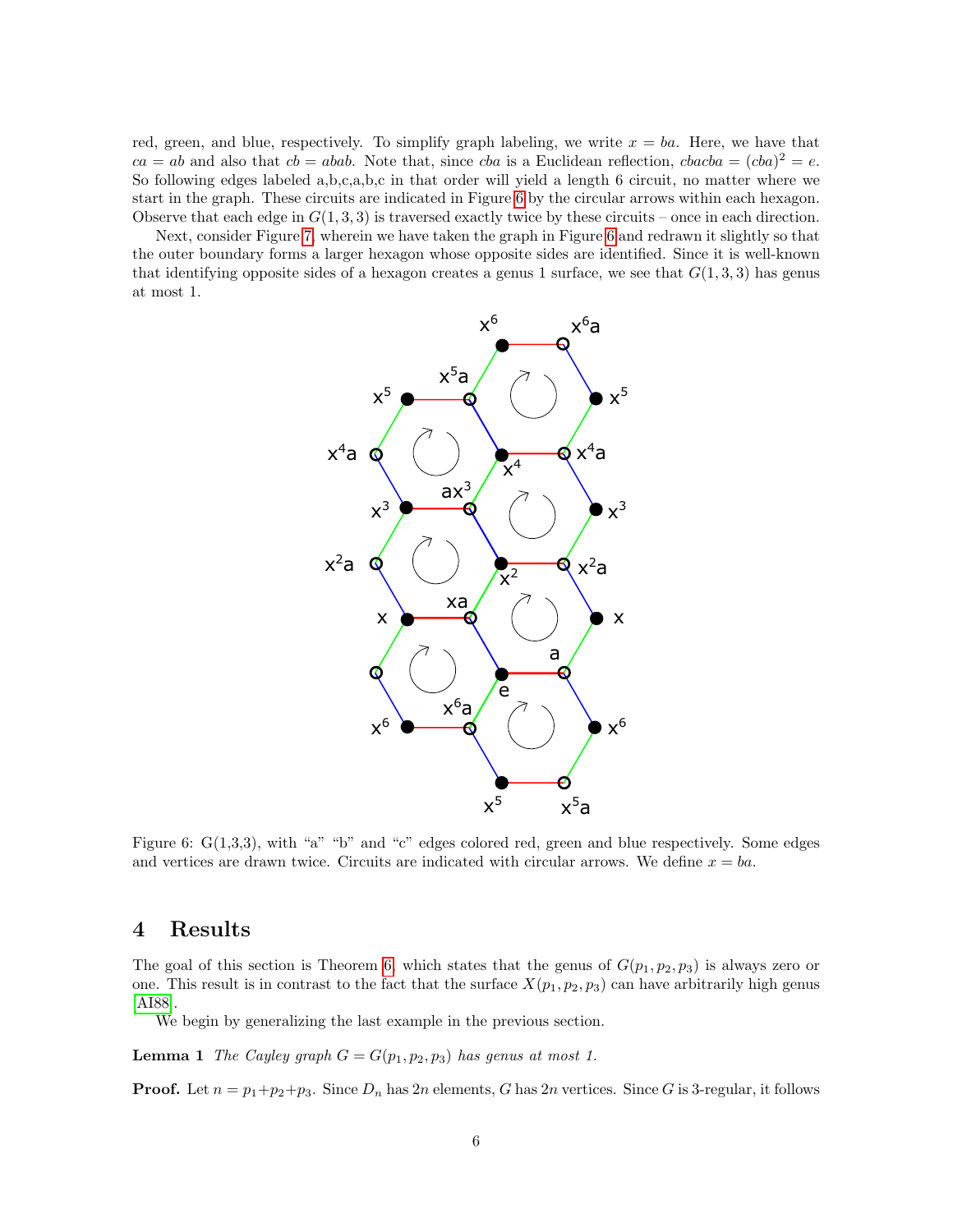

<span id="page-6-1"></span>Figure 7:  $G(1,3,3)$ , drawn on a hexagonal torus.

that G has  $\frac{3}{2}(2n) = 3n$  edges. Let  $\rho$  be a maximal rotation of G. By Theorem [5,](#page-4-0)  $2n-3n+r(\rho) = 2-2g$ , so  $g = 1 + \frac{n - r(\rho)}{2}$  $\frac{P(P)}{2}$ .

Now consider the graph rotation  $\rho_1$  defined on G in the following way. Each vertex x of G is adjacent to three other vertices  $v_{x,a}, v_{x,b}, v_{x,c}$  via edges with labels a, b, and c, respectively. Using this notation, for each x, define the rotation  $\rho_1$  at x to be  $x.v_{x,a}v_{x,b}v_{x,c}$ . Then any walk whose first edge is a will begin with the edge string abcabc. Since the element abc  $\in D_n$  is a reflection, we know that it is its own inverse. Hence abcabc is the identity in  $D_n$ , from which it follows that abcabc always describes a circuit in the directed graph. Indeed, any directed edge in  $G$  is a part of such a circuit. Since  $G$  has  $6n$ directed edges, it follows that  $\rho_1$  induces exactly  $r(\rho_1) = \frac{6n}{6} = n$  circuits. Thus  $g \leq 1 + \frac{n - r(\rho_1)}{2}$  $\frac{P(P_1)}{2} = 1.$ That is, the genus of G is at most 1.  $\blacksquare$ 

<span id="page-6-0"></span>**Lemma 2**  $G = G(p_1, p_2, p_3)$  has a length four circuit if and only if  $T = T(p_1, p_2, p_3)$  is either isosceles or a right triangle.

**Proof.** Suppose that  $G(p_1, p_2, p_3)$  has a length four circuit. Then without loss of generality we may say that the circuit is either abab or abac, using the notation of Figure [4.](#page-2-0) If abab is a circuit in  $G$  then abab is the identity in  $\Gamma = \Gamma(p_1, p_2, p_3)$ . Since  $ab \in \Gamma$  is the Euclidean rotation by  $2\alpha_3$ , we then have that  $4\alpha_3 = 2\pi$ , so that  $\alpha_3 = \frac{\pi}{2}$  $\frac{\pi}{2}$ , and we see that T is a right triangle.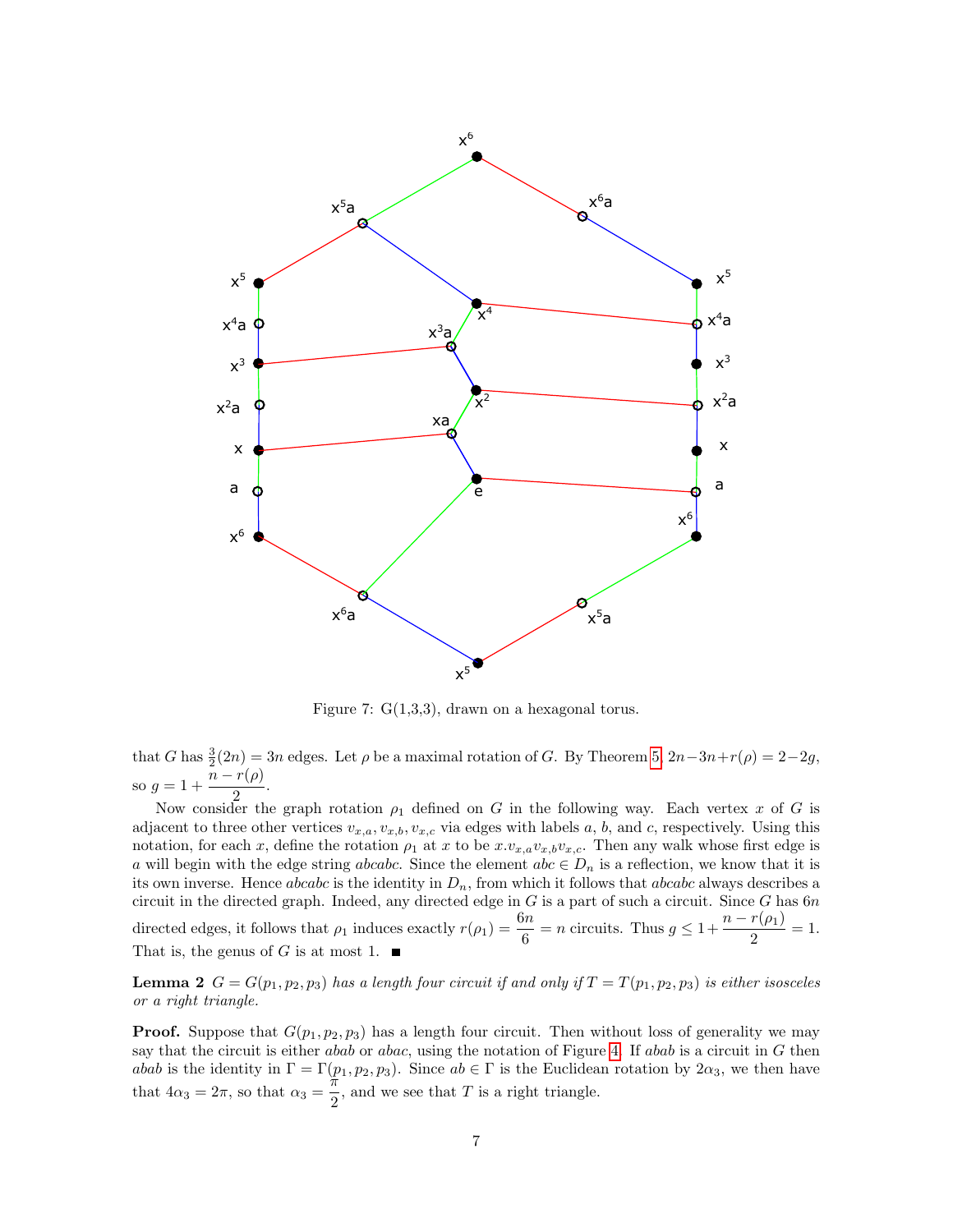

<span id="page-7-0"></span>Figure 8: A drawing of  $Cay({a, b, c}, D_7)$ .

If abac is a circuit in G then abac is the identity in  $\Gamma$ . Since  $ac \in \Gamma$  is the Euclidean rotation by  $-2\alpha_2$ , this implies that  $2\alpha_3 - 2\alpha_2 = 0$ ; hence  $\alpha_2 = \alpha_3$  and T is isosceles.

Conversely, suppose that  $T(p_1, p_2, p_3)$  is isosceles. Without loss of generality say that  $p_2 = p_3$ . Then we see that abac is the identity in  $\Gamma$ , so abac is a length 4 circuit in G. Finally, suppose instead that  $T(p_1, p_2, p_3)$  is a right triangle. Say  $\alpha_3 = \frac{\pi}{2}$  $\frac{\pi}{2}$ . Then it follows that  $abab \in \Gamma$  is the identity and hence *abab* is a circuit in  $G$ .

<span id="page-7-1"></span>**Lemma 3** For isosceles and right triangles, two of the three reflections generate  $D_n$ .

**Proof.** Suppose that  $T = T(p_1, p_2, p_3)$ , with  $n = p_1 + P_2 + p_3$ . We have that  $ab = Rot \left(\frac{2p_3\pi}{r}\right)$ n  $\big)$ . The order of ab is the smallest positive integer  $k$  such that:

$$
(ab)^k = Rot(0)
$$

$$
Rot\left(\frac{2p_3k\pi}{n}\right) = Rot(0)
$$

$$
p_3k \equiv 0 \pmod{n}.
$$

This implies that if  $gcd(p_3, n) = 1$  then the order of ab is n. In turn, if ab has order n then it generates an index 2 subgroup of  $D_n$ , and it follows that a and b together generate all of  $D_n$ .

Hence to prove the lemma it suffices to show that one of the  $p_i$  is relatively prime to n. First suppose that T is isosceles. Without loss of generality say that  $p_2 = p_3$ . Let  $k = \gcd(n, p_3)$ . Then since  $p_1 = n - 2p_3$  we see that k divides  $p_1$ . But  $gcd(p_1, p_2, p_3) = 1$ , so  $k = 1$ . Therefore  $p_3$  and n are relatively prime.

Now suppose instead that T is a right triangle. Without loss of generality, say that  $\alpha_2$  is the right angle, so that  $p_2 = \frac{n}{2}$  $\frac{n}{2}$  and  $p_1 + p_3 = p_2$ . Note that  $p_3$  and  $p_1$  cannot both be even, because if they were then  $p_2$  would also be even, but  $gcd(p_1, p_2, p_3) = 1$ . So let  $p_3$  be odd and write  $k = gcd(n, p_3)$ . Since  $p_3$  is odd, k is odd. Note that  $2p_1 = n - 2p_3$ , so since k is odd, k divides  $p_1$  by Euclid's Lemma. But then k also divides  $p_2 = p_1 + p_3$ , and hence  $k = 1$  since  $gcd(p_1, p_2, p_3) = 1$ . Thus  $p_3$  is relatively prime to  $n.$ 

<span id="page-7-2"></span>Note that it is not the case for all rational triangles that at least one of the  $p_i$  is relatively prime to *n*. For example, consider  $T(5, 9, 16)$ .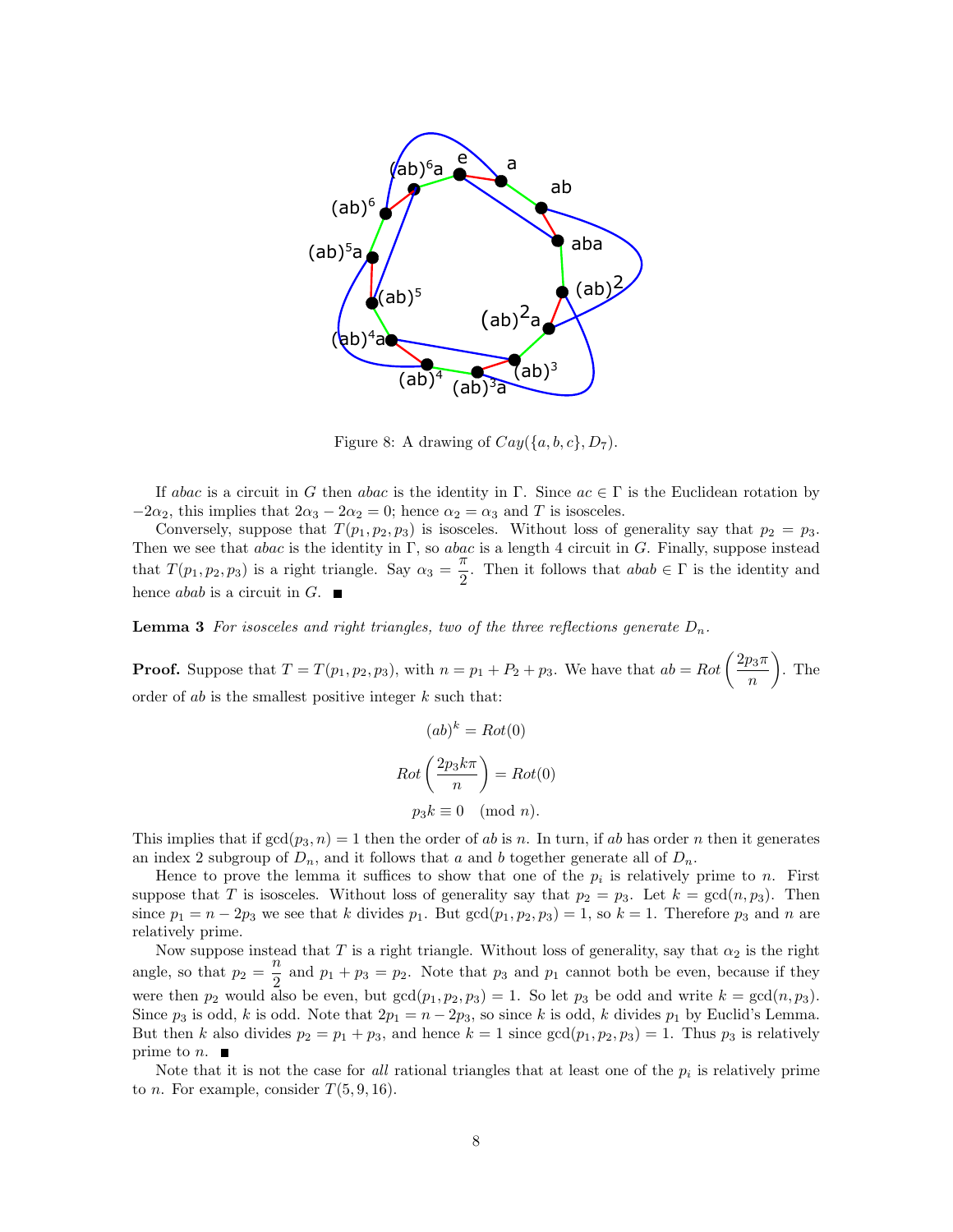

<span id="page-8-0"></span>Figure 9: A subgraph of the Cayley graph for an isosceles triangle when  $n = 7$ , pictured as a subdivision of  $K_{3,3}$ . The dashed edges form a subdivision of a single edge of  $K_{3,3}$ , as do the dotted edges.



<span id="page-8-1"></span>Figure 10: The Cayley graph for an isosceles triangle when  $n = 6$ .

**Lemma 4** Let  $G = G(p_1, p_2, p_3)$  be the Cayley graph for an isosceles triangle with interior angles  $p_1 \pi p_2 \pi p_3 \pi$  $\frac{p_1\pi}{n}, \frac{p_2\pi}{n}$  $\frac{p_2\pi}{n}, \frac{p_3\pi}{n}$  $\frac{\partial^n}{\partial n}$ . Then the genus of G is 0 if and only if n is even.

**Proof.** Suppose that  $n$  is odd. We will show that the corresponding graph is not planar. Without loss of generality, we label our isosceles triangle as in Figure [4](#page-2-0) so that  $\alpha_2 = \alpha_3$ . Then  $c = aba$  and we have a Cayley graph such as the one depicted in Figure [8.](#page-7-0) Note that Lemma [3](#page-7-1) guarantees that the subgraph  $Cay(\{a, b\}, D_n)$  consists of a single cycle. We choose two sets of three vertices:  $V_1 = \{e, ba, (ba)^2\}$  and  $V_2 = \{a, aba, a(ba)^2\}$  to be our bipartite sets. We already have edges connecting ba to each element of  $V_2$ ; we also have edges connecting e to a and aba; and we have edges connecting  $(ba)^2$  to aba and  $a(ba)^2$ . This leaves two edges to complete a subdivision of  $K_{3,3}$ . As exemplified in Figure [9,](#page-8-0) we can connect a to  $(ba)^2$  via the sequence  $a, (ba)^{n-1}, a(ba)^{n-2}, (ba)^{n-3}, a(ba)^{n-4}, \ldots, a(ba)^3, (ba)^2$ . Similarly, we can connect e to  $a(ba)^2$  via the sequence  $e, a(ba)^{n-1}, a(ba)^{n-2}, a(ba)^{n-3}, (ba)^{n-4}, \ldots, (ba)^3, a(ba)^2$ . Hence by Kuratowski's Theorem, the graph is not planar; that is, its genus is not zero.

Now suppose that n is even. We will show that the graph is planar. Since a and b generate  $D_n$ , we can draw a loop in the plane with all vertices of  $D_n$  on it, using all the a and b edges. It remains to draw all the  $c$  edges without creating any edge crossing. As exemplified in Figure [10,](#page-8-1) this can be done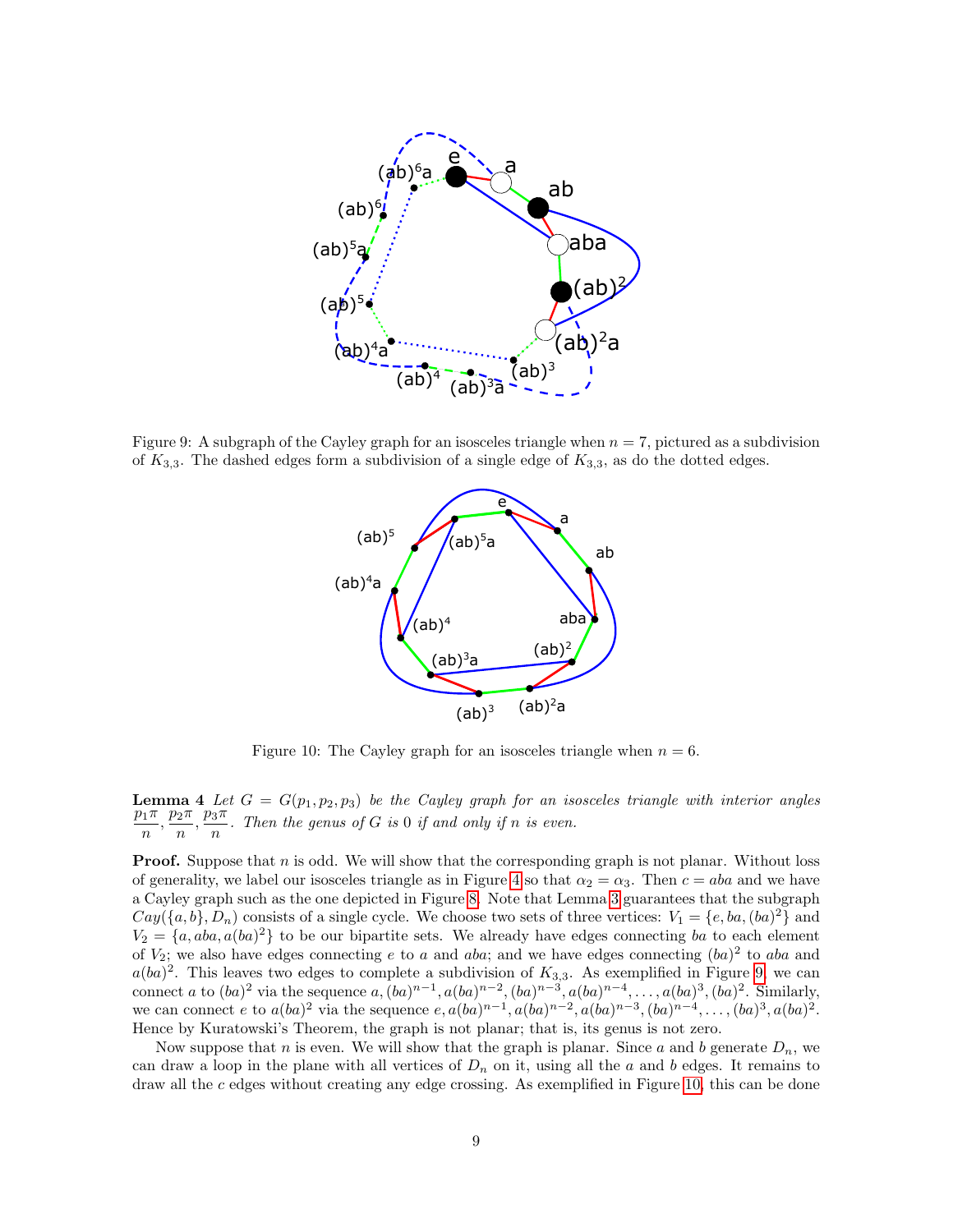<span id="page-9-1"></span>by drawing all the c edges connecting  $(ba)^{2k}$  to  $a(ba)^{2k+1}$  inside the loop and drawing all the c edges connecting  $(ba)^{2k+1}$  to  $a(ba)^{2k+2}$  outside the loop. Thus, the graph is planar; that is, its genus is zero.

**Lemma 5** If  $T(p_1, p_2, p_3)$  is a right triangle then  $G = G(p_1, p_2, p_3)$  is not planar.

**Proof.** As in the previous lemma we will demonstrate a subgraph of  $G = G(p_1, p_2, p_3)$  isomorphic to a subdivision of  $K_{3,3}$ . Since T is a right triangle, let  $\alpha_3 = \frac{\pi}{2}$  $\frac{\pi}{2}$ . Thus  $p_3 = p_1 + p_2$ , and so  $n = p_1 + p_2 + p_3 = 2(p_1 + p_2)$  is even. Since  $gcd(p_1, p_2, p_3) = 1$ , at least one of  $p_1$  and  $p_2$  is odd. Hence we may let  $p_1$  be odd. It follows that  $gcd(p_1, n) = 1$ . Therefore  $k = \frac{n}{2}$  $\frac{\pi}{2}$  is the smallest positive integer satisfying

$$
2kp_1 \equiv 0 \pmod{n}
$$
  
\n
$$
2kp_1 \equiv n \pmod{n}
$$
  
\n
$$
kp_1 \equiv \frac{n}{2} \pmod{n}
$$
  
\n
$$
Ref\left(\frac{kp_1\pi}{n}\right) = Ref\left(\frac{(n/2)\pi}{n}\right)
$$
  
\n
$$
c = a(ba)^k
$$

Again, Lemma [3](#page-7-1) guarantees that the subgraph  $Cay({a,b}, D_n)$  consists of a single cycle. Con-sider Figure [11,](#page-10-4) which demonstrates that for  $n > 4$  the sets  $V_1 = \{e, (ba)^2, (ba)^{n/2+1}\}\$  and  $V_2 =$  ${aba, a(ba)^{n/2}, a(ba)^{n/2+2}}$  can be used as the bipartite sets for a subgraph of G that is a subdivision of  $K_{3,3}$ . This diagram suffices for  $n > 4$ ; if  $n = 4$  then  $T = T(2, 1, 1)$  is isosceles so the claim follows from Lemma [4.](#page-7-2)  $\blacksquare$ 

<span id="page-9-0"></span>**Theorem 6** The genus of  $G = G(p_1, p_2, p_3)$  is always 0 or 1. In particular, the genus is zero if and only if  $T(p_1, p_2, p_3)$  is isosceles and  $n = p_1 + p_2 + p_3$  is even.

**Proof.** By Lemma [1,](#page-5-1) the genus g of  $G(p_1, p_2, p_3)$  is at most 1. Next we determine when  $g = 0$ . Suppose that  $q = 0$ , and that  $\rho$  is a maximal rotation of G. Since all circuits of G have even length of at least 4, it follows that  $\rho$  must induce a circuit of length 4. By Lemma [2,](#page-6-0) this can only occur if  $T(p_1, p_2, p_3)$  is right or isosceles. But by Lemma [5,](#page-9-1) a genus 0 graph cannot arise from a right triangle. Lemma [4](#page-7-2) finishes the proof.  $\blacksquare$ 

We observe that Theorem [6](#page-9-0) easily extends to any polygon whose sides have no more than 3 distinct slopes.

Corollary 7 Let P be a rational-angled polygon in the plane and let S be the set of slopes (possibly including  $\infty$ ) of P. If  $|S| \leq 3$  then the Cayley graph arising from P will have genus 0 or 1.

**Proof.** The Cayley graph G arising from P is actually m-regular, where  $m = |S|$ . If  $m = 3$  then G is isomorphic to the graph of some triangle with the same set of slopes; hence Theorem [6](#page-9-0) applies. If  $m = 2$  then G is a connected 2-regular graph and hence a cycle, which has genus 0.

So, for example, all trapezoids will yield graphs of genus 0 or 1, as will all "L-shaped" tables.

### 5 Future Work

It would be interesting to extend the results of this paper to all rational-angled polygons. One easily computes from Theorem [5](#page-4-0) that polygons with more than three edge slopes will correspond to graphs which have genus at least 2; however, we do not have an exact formula in the general case.